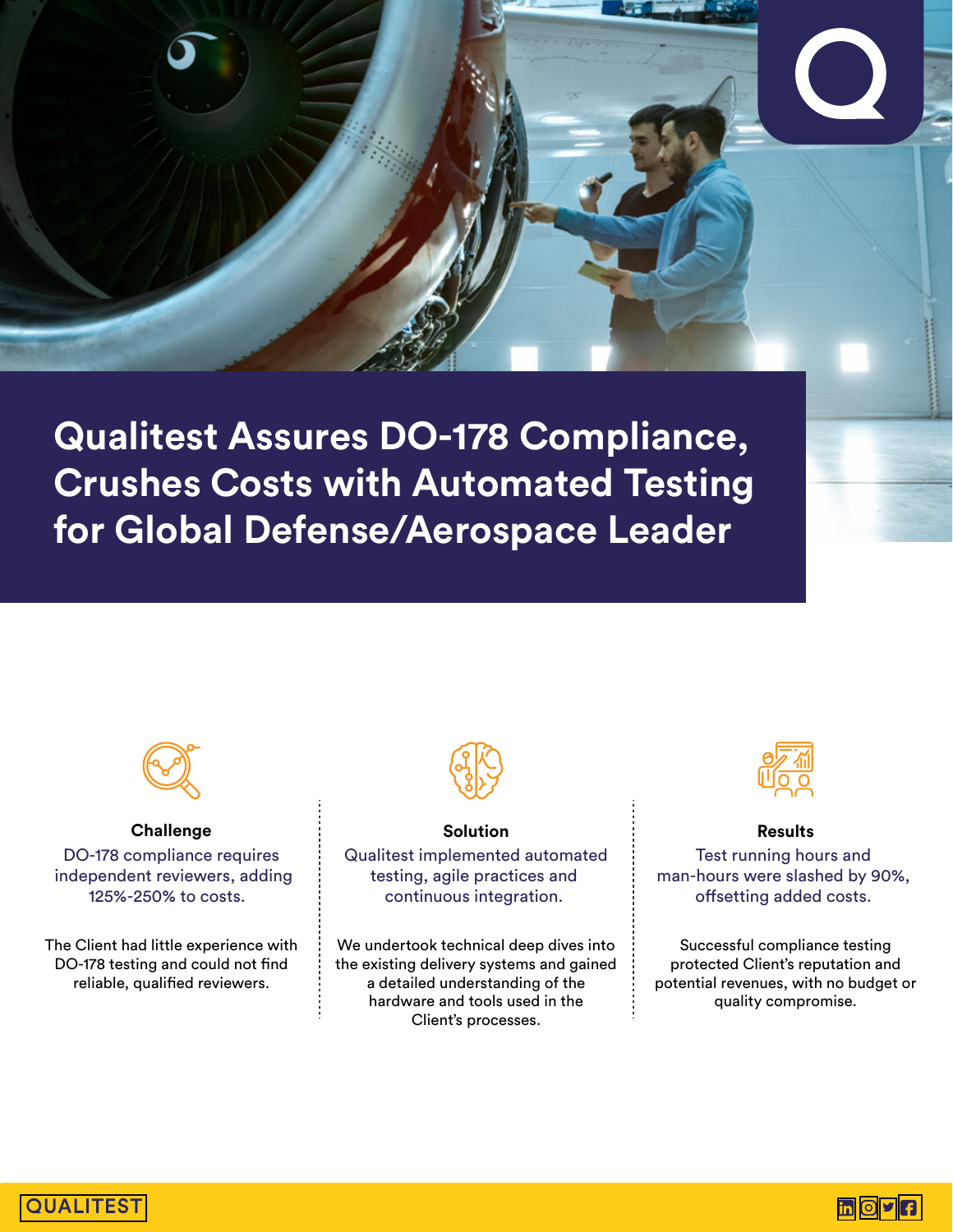

#### Client Overview

The Client is an international high-tech company primarily focused on defense and homeland security, well-known for their work in aerospace, land and naval systems, intelligence surveillance and reconnaissance, military and commercial aviation platforms and related fields.

### DO-178: The Gold Standard for the Industry

In the Client's target industries, DO-178B/C compliance is mandatory for many products. Without certification in the standard, businesses risk loss of potential revenues and a weakened competitive position.

The Client had started to work extensively in areas that required compliance, but they had little experience with the testing aspects of certification. Also, because of the rigorous nine-month training required for reviewers, they were unable to find reliable, qualified partners.

#### After a Deep Dive, Flying Fast and High with Automation

Qualitest had been the Client's testing partner on other projects for over 20 years and had successfully completed a large number of DO-178 projects for other companies. We had developed our own comprehensive DO-178 employee training program, to ensure qualified reviewers were available on demand. The Client contacted us to help with testing for an aviation project.

**f6 The Client had started to work extensively in areas that required compliance, but they had little experience with the testing aspects of certication.** 

As a first step, Qualitest engineers/performance test specialists/architects undertook technical deep dives into the Client's existing delivery systems. Our team gained a detailed understanding of the hardware and tools used in the Client's processes. Then we created an automation testing strategy and identified tools to be used for the steady state project support.

After several proofs of concept, the team identified exactly the right solution. Benefitting from the trust developed over many years partnering with this Client, we created a code and a method-testing platform.

We built an automatic flow designed to do the follow-ing for each project:

- Reset the hardware station and initialize it.
- Inject test inputs.
- Save test outputs (images, messages, etc.).
- Compare test outputs to pre-defined "Golden Outputs" (desired results).
- Document test results in Tests Management Tool.

We then integrated the automatic flow to Jenkins Re-Executions, re-running the tests to measure the impact of code/infrastructure fixed.